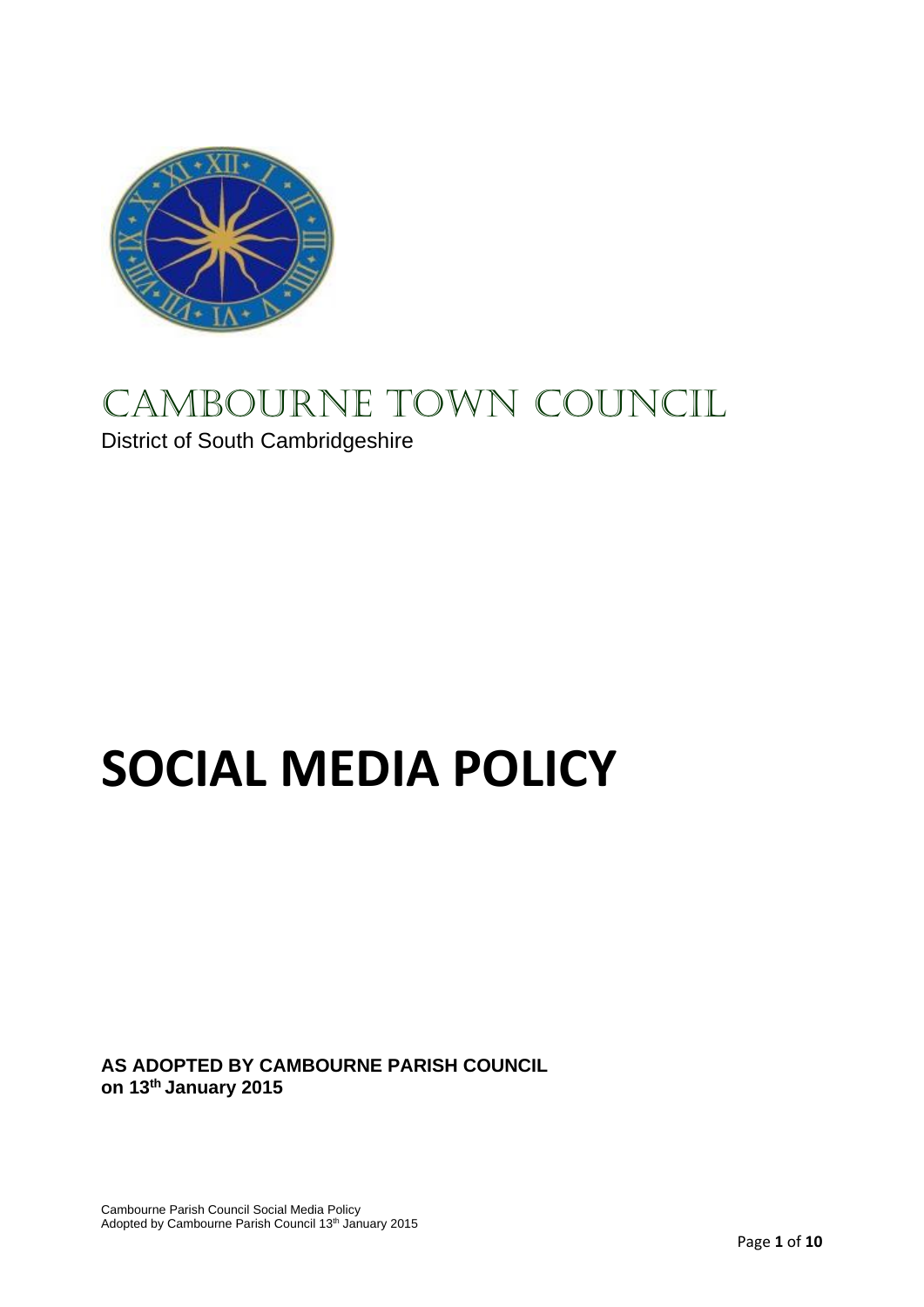# **Social Media Policy**

The aim of this Policy is to set out a Code of Practice is to provide guidance to Cambourne Town Councillors and staff in the use of online communications, collectively referred to as social media. Social media is a collective term used to describe methods of publishing on the internet.

The policy covers all forms of social media and social networking sites which include (but are not

limited to):

- Town Council Website
- Facebook, Myspace and other social networking sites
- Twitter and other micro blogging sites
- YouTube and other video clips and podcast sites
- LinkedIn
- $\cdot$  Bloggs and discussion forums
- Town Council Emails

The principles of the Policy apply to Town Councillors and Council staff. It is also intended for guidance for others communicating with the Town Council. The policy sits alongside relevant existing polices which need to be taken into consideration. The policy does not seek to regulate Councillors and staff in their private capacity.

No direct costs will be incurred by implementing it. It will require a volunteer to update and monitor the social media sites.

The use of social media is not to replace existing forms of communication. The Cambourne Town Council Facebook Page and other forms of social media will be used to enhance communication. Therefore existing means of communication should continue with social media being an additional option.

Aspects of the Members' Code of Conduct apply to online activity in the same way it does to other written or verbal communication. Online content should be objective, balanced, informative and accurate. What you write on the web is permanent.

In the main, Councillors have the same legal duties online as anyone else, but failures to comply with the law may have more serious consequences. There are some additional duties around using their online presence for electoral campaigning and extra care needs to be taken when writing on planning matters; see further notes below.

1. The Council will appoint a nominated Councillor or Councillors as moderator(s). They will be responsible for posting and monitoring of the content ensuring it complies with the Social Media Policy. The moderator and Clerk will have authority to remove any posts made by third

parties from our social media pages which are deemed to be of a defamatory, libel nature. Such post will also be reported to the Hosts (i.e. Facebook) and also the Clerk.

2. The Council will appoint a nominated "Webmaster" to maintain and update the Town Council Website.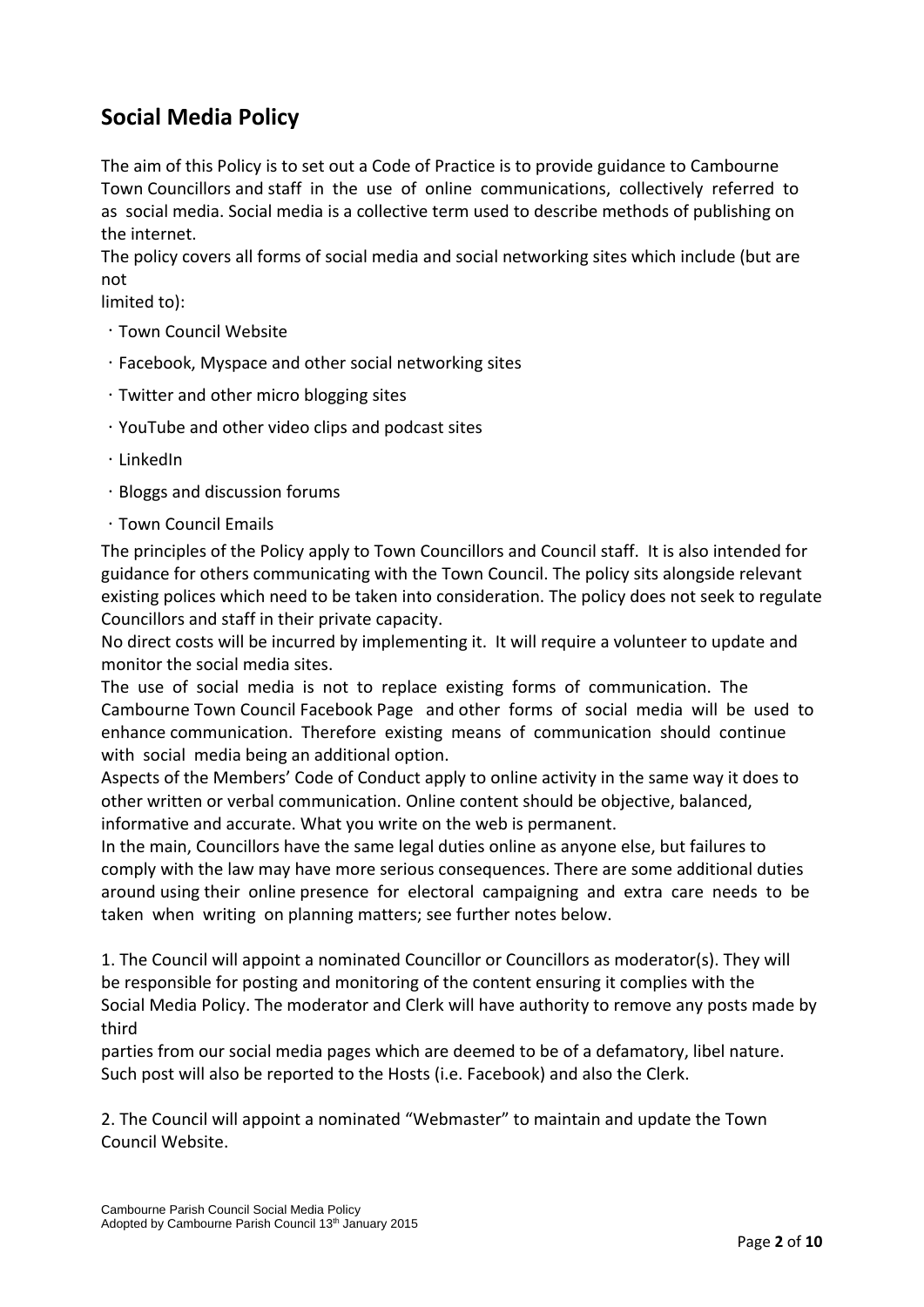The social media may be used to

- $\cdot$  Post Agendas, minutes and dates of meetings
- $\cdot$  Advertise events and activities
- Good news stories
- Vacancies
- Sharing information from partners i.e. Police, Library and Health etc.
- Announcing new information.
- Post or Share information from other Town related community

groups/clubs/associations/bodies e.g. Schools, sports clubs and community groups

Refer resident queries to the Clerk and all other councillors

Facebook will be used to support the website information above. Emails will be used to distribute information of Council business.

Individual Town Councillors are responsible for what they post. Councillors are personally responsible for any online activity conducted via their published e-mail address which is used for Council business. Councillors are strongly advised to have separate Council and personal email addresses.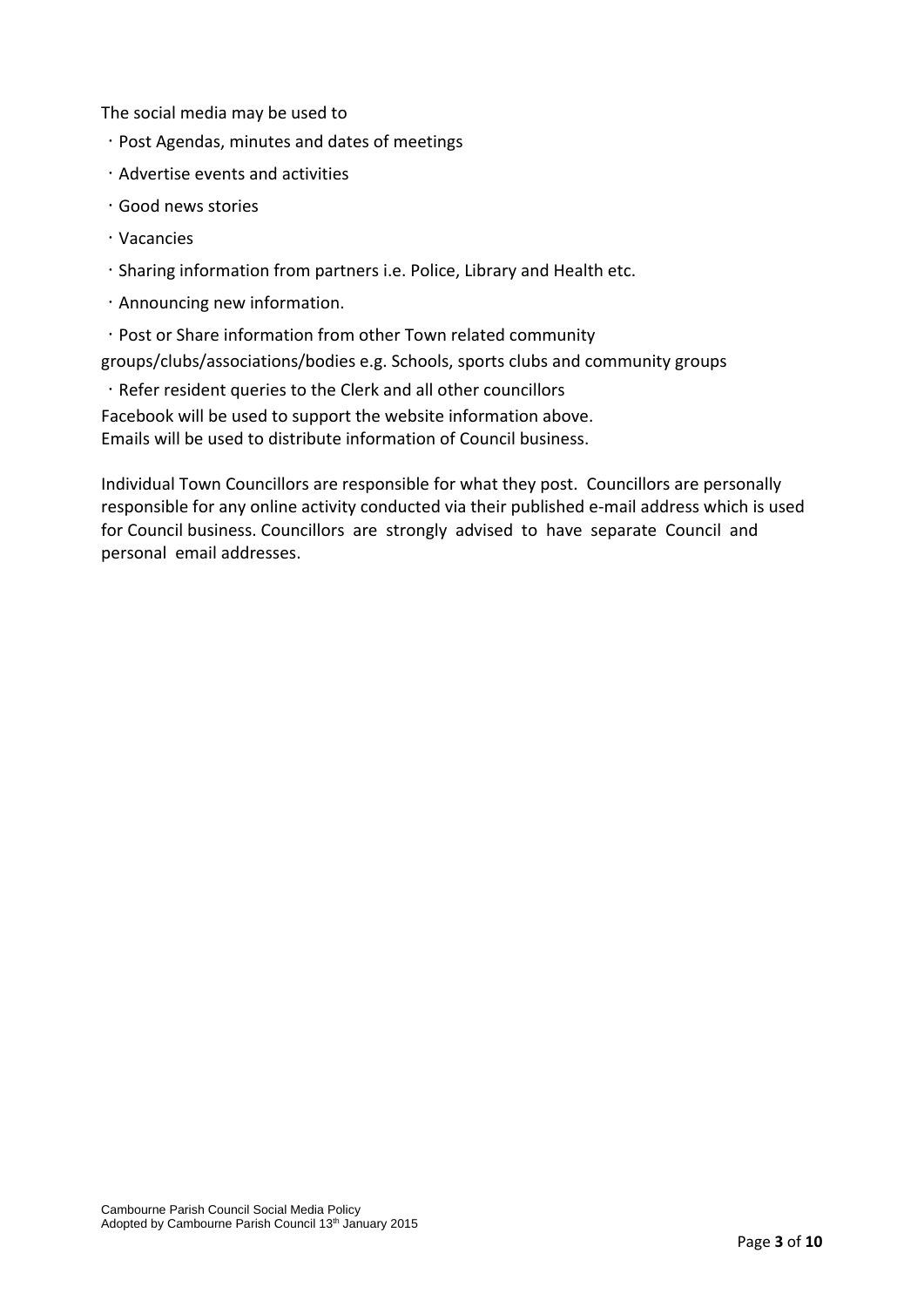#### **Code of Practice**

Guidance when using social media (including email):

3. All social media sites in use should be checked and updated on a regular basis and ensure that the security settings are in place.

4. When participating in any online communication;

a. Be responsible and respectful; be direct, informative, brief and transparent.

b. Always disclose your identity and affiliation to the Town Council. Never make false or misleading statements.

c. Town Councillors and staff should not present themselves in a way that might cause embarrassment. All Town Councillors need to be mindful of the information they post on sites and make sure personal opinions are not published as being that of the Council or bring the Council into disrepute or is contrary to the Council's Code of Conduct or any other Policies..

d. Keep the tone of your comments respectful and informative, never condescending or "loud." Use sentence case format, not capital letters, or write in red or bold to emphasis points.

e. Refrain from posting controversial or potentially inflammatory remarks. Language that may be deemed as offensive relating in particular to race, sexuality, disability, gender, age or religion or belief should not be published on any social media site.

f. Avoid personal attacks, online fights and hostile communications.

g. Never use an individual's name unless you have written permission to do so.

h. Permission to publish photographs or videos on social media sites should be sought from the persons or organisations in the video or photograph before being uploaded.

5. Respect the privacy of other Councillors, staff and residents.

6. Do not post any information or conduct any online activity that may violate laws or regulations; see below regarding libel and copyright.

7. Residents, Councillors and staff should note that not all communication requires a response. a. There will not be immediate responses to communications as they may be discussed by the Town Council and all responses will be agreed by the Town Council.

b. The Town Clerk and the moderators will be responsible for all final published responses.

c. If a matter needs further consideration it may be raised at either the open forum or as a full agenda item for consideration by a quorum of Councillors. Again the poster shall be informed via the page or direct message that this is the case.

d. If the moderator feels unable to answer a post for example of a contentious nature this shall be referred to the Town Clerk. The poster will be informed by way of response to this fact and also be invited to correspond with the Town Clerk directly.

e. Some communication from residents and other third parties may be required to be discussed at a Town Council meeting. When this is necessary the item will be placed on the next available agenda. Any response will then be included in the minutes of the meeting.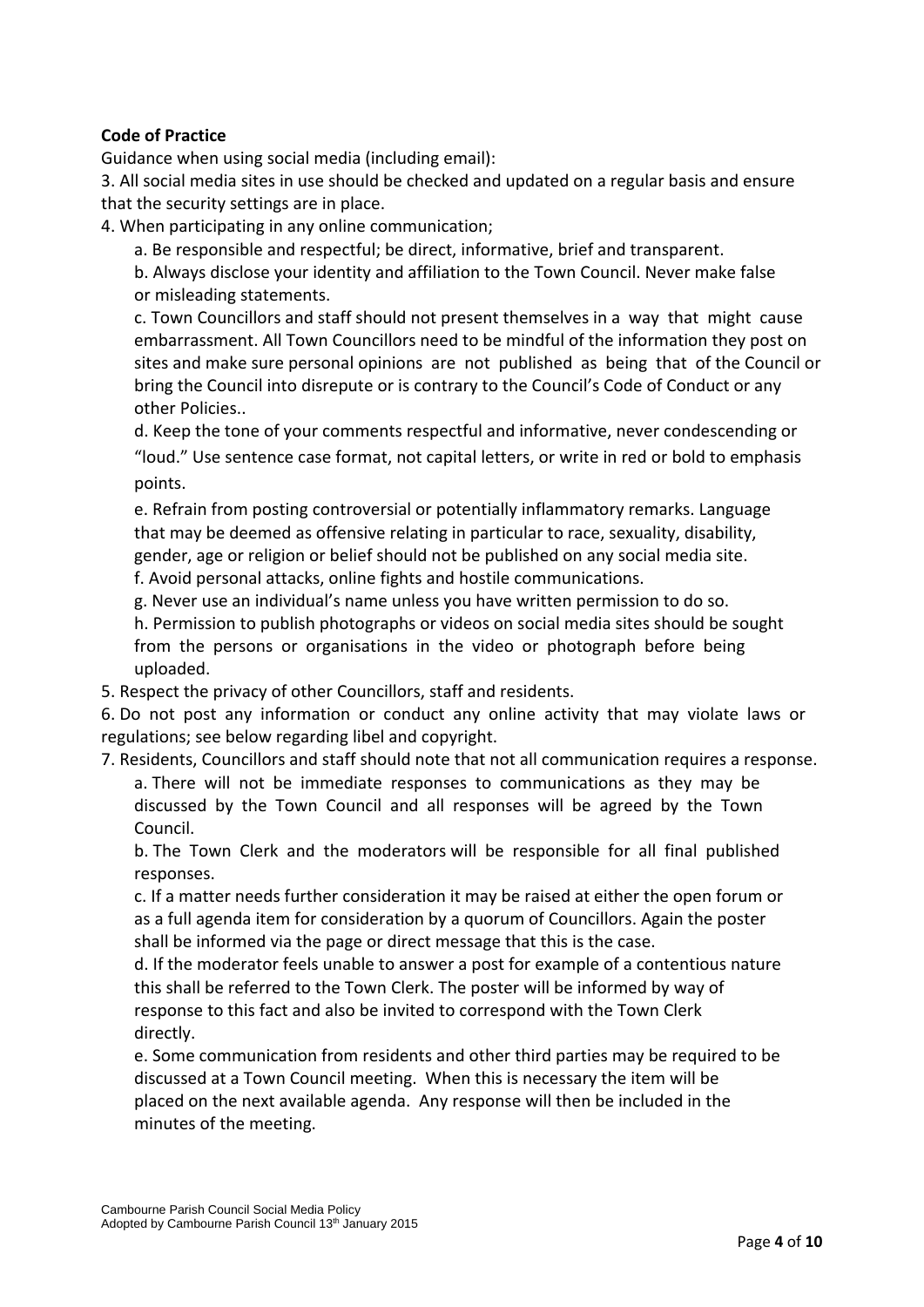8. Councillors, staff or parishioners who have any concerns regarding content placed on social media sites should report them to the Clerk of the Council. Misuse of such sites in a manner that is contrary to this and other policies could result in action being taken. 9. At no time should information discussed in confidence be used or discussed on Social Media sites.

10. The Policy will be reviewed annually.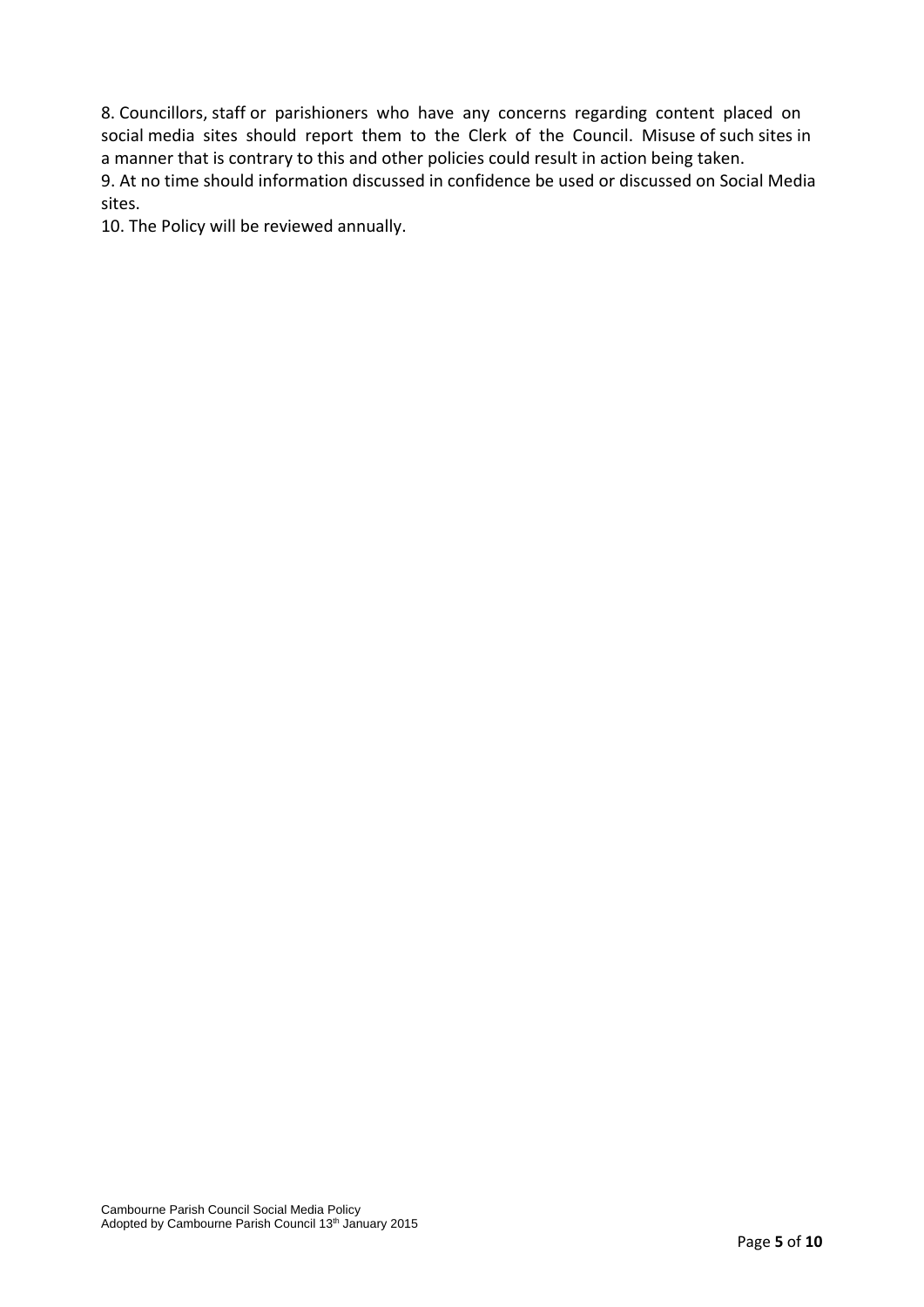#### **Additional background information (IDeA) 2010**

#### **Libel**

If you publish an untrue statement about a person which is damaging to their reputation they may take a libel action against you. This will also apply if you allow someone else to publish something libellous on your website if you know about it and don't take prompt action to remove it. A successful libel claim against you will result in an award of damages against you.

#### **Copyright**

Placing images or text on your site from a copyrighted source (for example extracts from publications or photos) without permission is likely to breach copyright. Avoid publishing anything you are unsure about, or seek permission in advance. Breach of copyright may result in an award of damages against you.

#### **Data Protection**

Avoid publishing the personal data of individuals unless you have their express written permission.

#### **Bias and pre-determination**

Section 25 (2) of the Localism Act 2011 states that a member or co-opted member of a local authority cannot be taken to have had or to appear do anything that directly or indirectly indicates that they have had a closed mind when making decisions of the relevant authority otherwise the validity of the decision may be called into question.

#### **Obscene material**

Publication of obscene material is a criminal offence.

#### **Electoral periods**

The Electoral Commission requires that candidates provide a return of expenditure on any form of advertising or campaign literature and that includes web advertising. And there are additional requirements, such as imprint standards for materials which can be downloaded from a website.

Full guidance for candidates can be found at www.electoralcommission.org.uk www.electoralcommission.org.uk/guidance/those-we-regulate/ candidates-and-agents

#### **The Council's legal position**

Material published by a local authority as an organisation is, for obvious reasons, restricted in terms of content. It must not contain party political material and, in relation to other material, should not persuade the public to a particular view, promote the personal image of a particular councillor, promote an individual councillor's proposals, decisions or recommendations, or personalise issues. Nor should the council assist in the publication of any material that does any of the above.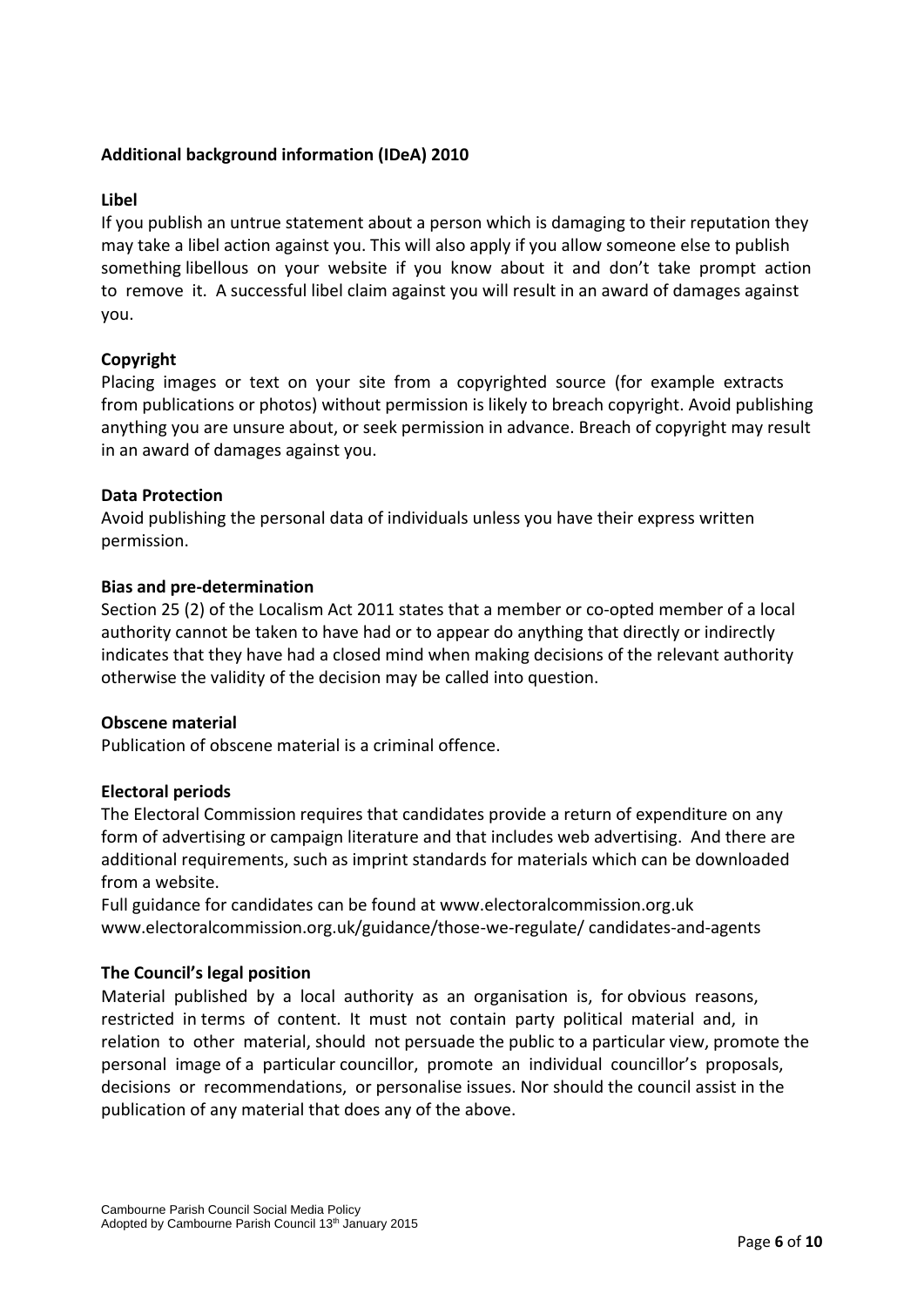#### **The Members' Code of Conduct**

Councillors and staff can have 'blurred identities, you may have a social media account where you comment both as a councillor or an employee and as an individual. Ensure it is clear when you are posting in a private capacity or as a councillor. Such blurred identities might for example have implications where your views are taken as those of your organisation or political party, rather than your personal opinion.

There is the need to get social media accounts/ profiles clear, to be confident as to what you can and can't say while you are representing the Town Council.

How you use your online identity will also determine how online content will be treated in respect of the Members' Code of Conduct. Councillors are expected to communicate politically. There is a difference between communicating on behalf of the Council, for example blogging as a Councillor or as a private citizen and the former will be held to a higher standard than the latter. The key to whether your online activity is subject to the Code of Conduct is whether you are giving the impression that you are acting as a Councillor; and that stands whether you are in fact acting in an official capacity or simply giving the impression that you are doing so.

This may be less than clear if you have a private blog or a Facebook profile. There are a number of factors which will come into play which are more a question of judgment than a hard and fast line.

For example, a Standards Committee may take into account how well known or high profile you are as a Councillor, the privacy settings on your blog or social networking site, the content of the site itself and what you say on it. Most Councillors are using their online profile to communicate with citizens about representing their local area so engaging the code, if necessary, should be a relatively straightforward decision. Since the judgment of whether you are perceived to be acting as a Councillor will be taken by someone else, it's safest to assume that any online activity can be linked to your official role.

Unless you've gone to significant effort to keep an online persona completely separate from your Councillor identity, you are unlikely to be able to claim that you were acting in a completely private capacity.

Members should comply with the general principles of the Code in what they publish and what they allow others to publish.

Some of the terminology in social media, like 'following' or 'friending' can imply an intimacy that's not really there. Both terms just mean you have linked your account to someone else so you can share information. Savvy internet users are used to this, but some people can feel a frisson of unease when their Council, local police service or Councillor begins following them on Twitter before establishing some sort of online relationship. Some councillors wait to be followed themselves first. Do make use of other communication functions that social media allows you.

Twitter's 'list' function, for example, can help you to follow local people in a less direct way. Bloggers are almost invariably happy for you to link to them, so you don't need to ask first in this instance.

Social media is transparent. The best bloggers admit mistakes rather than try to cover them up (which isn't possible online). Amending your text and acknowledging your mistake; perhaps by putting a line through the offending words and inserting a correction or providing an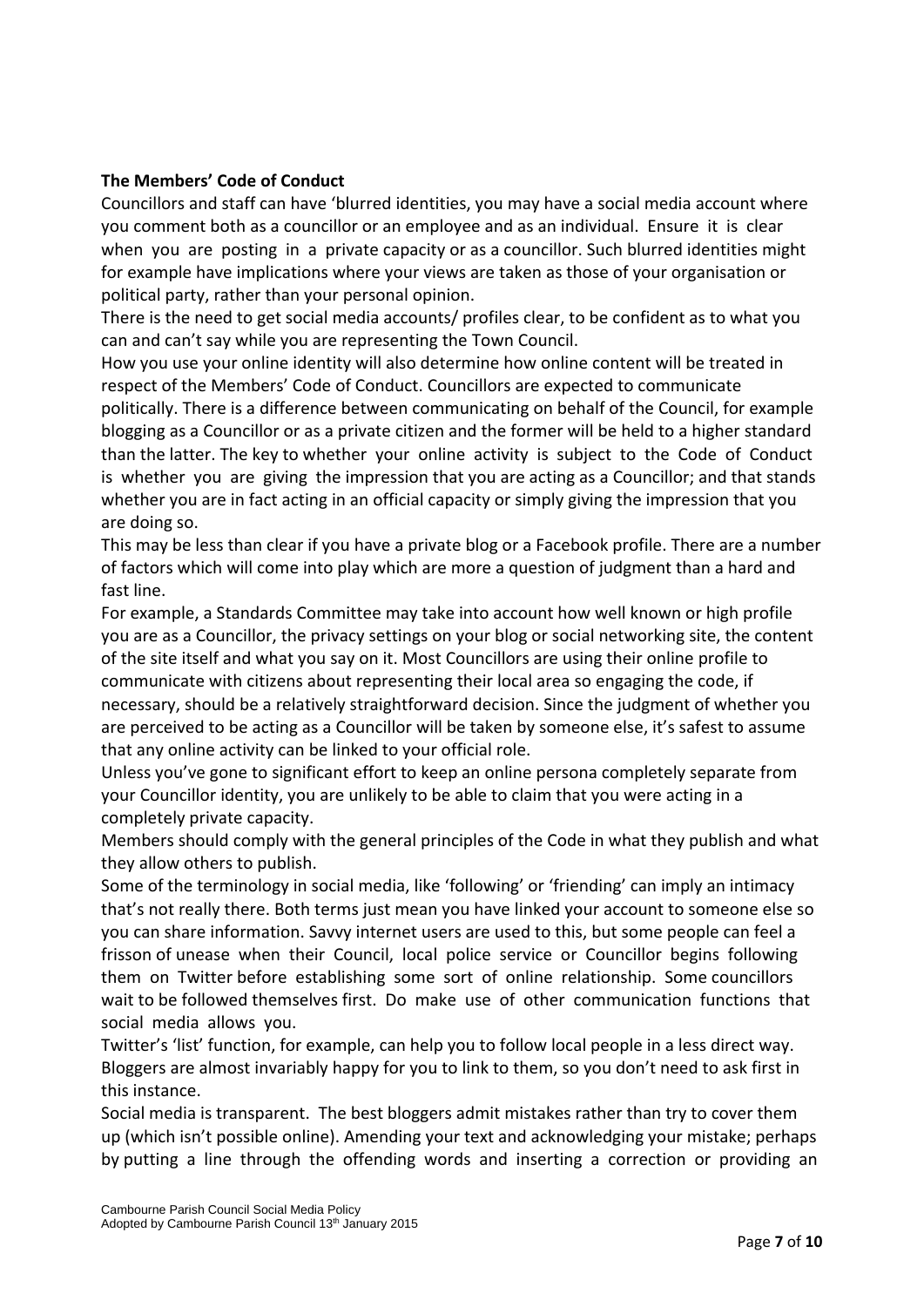update section at the bottom of a blog post – shows you are not pretending it never happened, and is much better than just deleting it when dealing with online misfires. **• Avoid the trolls -** A troll is a person posts inflammatory, extraneous or off-topic messages in an online community with the deliberate intent of provoking readers into an emotional response or of otherwise disrupting normal on-topic discussion.

#### **References**

The Improvement and Development Agency (IDeA) 2010. Connected councillors a guide to using social media to support local leadership. IDeA March 2010 'Connected Councillors – A guide to using social media to support local leadership' LGA Connected Councillors Social Media Handbook, Cheshire East Council Jaffe PR Social Media Policy Template. November 7, 2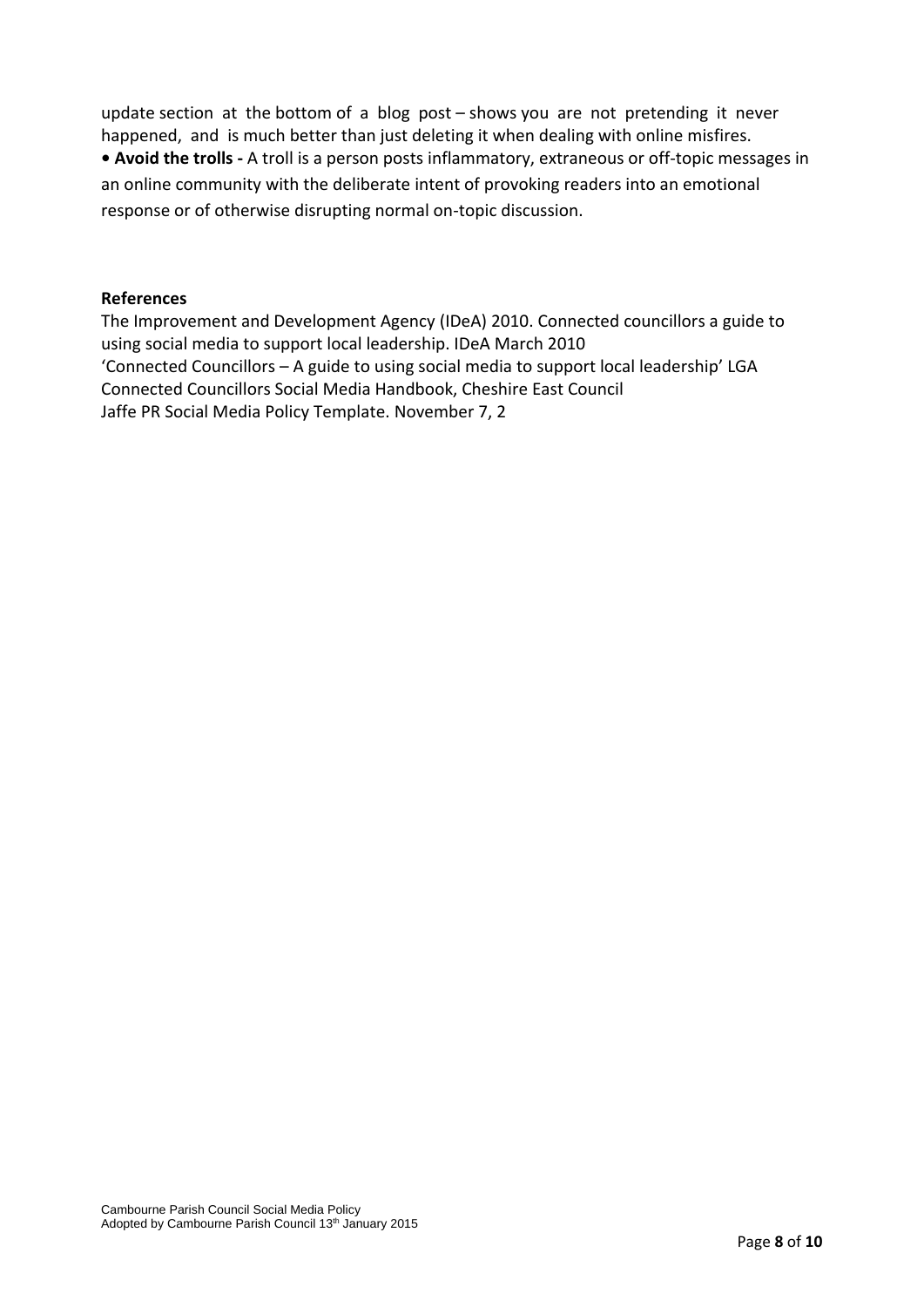#### **Appendix 1**



### **ADVICE NOTE: A Guide to Facebook**

## **ADVICE NOTE: A Guide to Facebook Introduction**

Social media offers a range of opportunities for local councils to use the internet to communicate and engage with local residents. However, to ensure the most is made of these opportunities, and to ensure the risks are appropriately managed, it is best to put some thought and planning into what you choose to do with social media, and why.

So just how can local councils make use of this technology?

Firstly, we can improve our communications. Lots of people now use online methods to communicate with their friends and families, as well as with businesses and other organisations. If councils want people to see what they are saying, then these new channels need to be used.

It could be as simple as using Twitter to provide quick updates of the work the Council is doing, or what is being discussed at a public meeting. Alternatively we can use different media to tell the same story – photographs are a great way of documenting online what is happening in an area and the web is a great way of publishing them to large audiences.

Second, it can be used to increase participation in the work we do. Not everybody has time to attend meetings, but that doesn't mean they don't want to contribute. By giving people the opportunity to get involved online, we might be able to encourage them to engage even further in future.

This early, online stage could be as simple as giving views on a local issue on a Facebook page, responding to an online survey, or giving feedback on a draft document through a digital form.

Third, using this technology can help us change the culture of our councils, to be more open, transparent and collaborative. Once we start taking even baby steps into the digital world, the possibilities start to become apparent. Increasing numbers of councillors are saving their councils money by using their own devices to work paperlessly, using their iPads for example to read reports and other papers.

Other developing technologies have yet to make an impact on our sector, but they cannot be far away. The transparency agenda has seen councils in other tiers of government sharing their data, whether about council spending or other information. This data is then used by businesses, charities and communities to build apps and develop plans to improve their services.

The so-called 'internet of things', where everyday objects, not just computers, have access to the network, is another fast developing area. The concept of 'smart cities' is relatively well known now, but what might a smart village look like, when every house, community and business in a parish are connected by a high-speed internet connection?

Local councils ought to be considering these issues to ensure they are well placed to make the most of new technological developments, so that they may continue to provide an effective and relevant service to their communities.